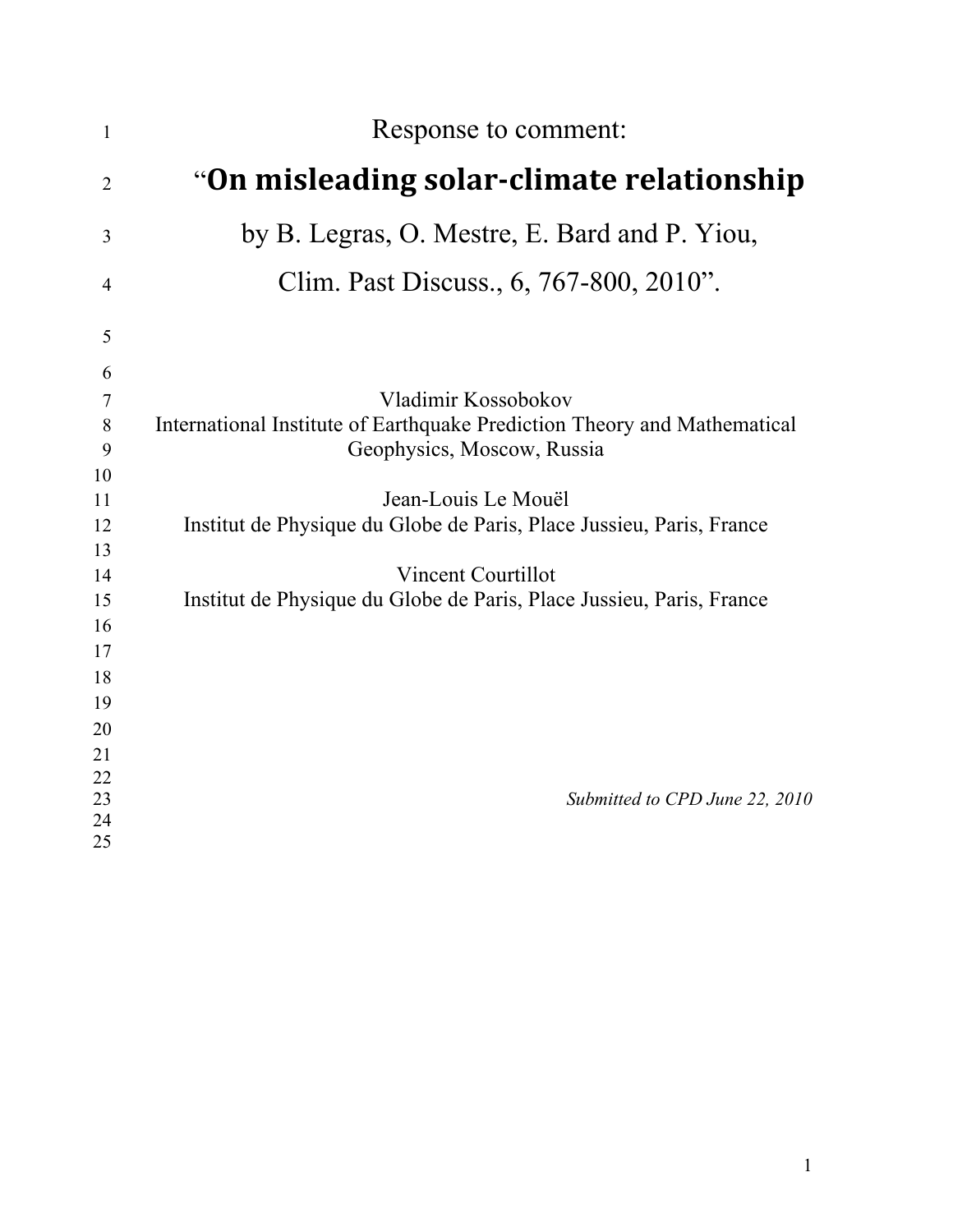We respond to the comments formulated by Legras et al (2010, hereafter referred to as LMBY), on two papers published in the *Journal of Atmospheric and Solar Terrestrial Physics* (Le Mouël et al, 2010a, hereafter referred to as LMKC; and Kossobokov et al, 2010, KLMC) on evidence and statistical significance of solar signatures in some of the longest time series of temperature measurements available in Europe. LMBY provide Mathematica codes in their Supplementary material, which can be used as a tool-box by other parties interested in trying to check and reproduce our results and obtain their own independent evaluation of the measurements available, in particular the air temperatures provided, among other data, by the ECA team (Klein Tank et al, 2002; 34 http://eca.knmi.nl). The three conclusions of LMBY as summarized in their abstract are: "*1) that correlation with solar forcing alone is meaningless unless other forcings are properly accounted and that sunspot counting is a poor indicator of solar irradiance, 2) that long series of temperature require homogenization to remove historical artefacts that affect long term variability, 3) that incorrect application of statistical tests leads to interpret as significant a signal which arises from pure random fluctuations*". We believe all of these conclusions can either be rejected, or are valid but do not apply to our work, as discussed below.

 LMBY's introduction contains a series of rather general statements which are not specifically addressed to our papers but which nevertheless deserve brief comments. For instance, the lack of multi-decadal trend in either total solar irradiance or the UV part of the solar spectrum cannot be ascertained from the present (mostly satellite based) data which are available only for the past three to four decades. This is well illustrated by ongoing controversies, such as that between Scafetta and Willson (2009) and Krivova et al. (2009). We also strongly disagree with the statement that "*Correlations are a basis of knowledge in areas (…) where the theory is qualitative and does not provide*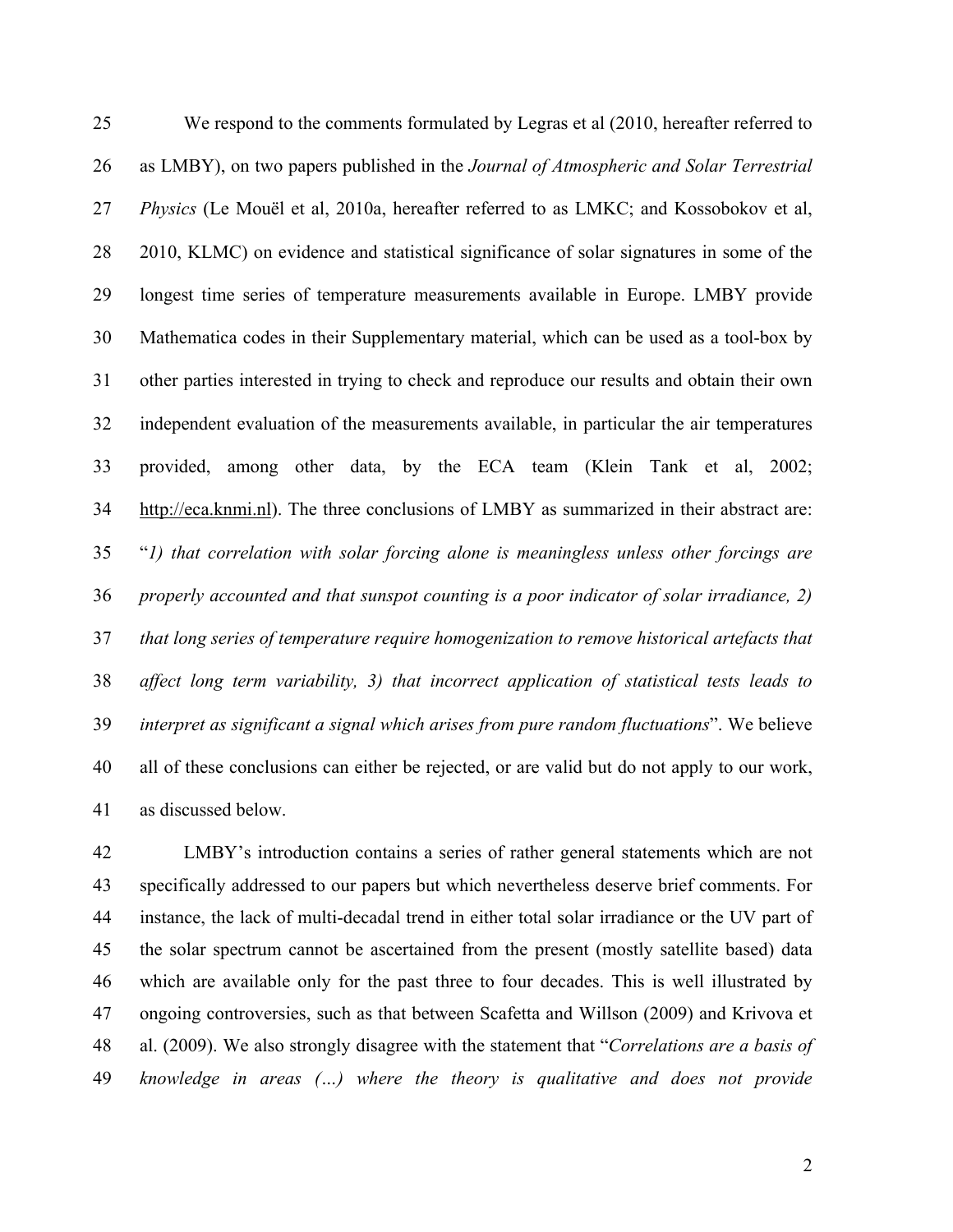*mathematical tools for prediction*". We believe that science must rely on a balanced mix of observation, theory and numerical modeling, and that this balance may not be sufficiently maintained in certain areas; also, correlations can be, in almost all disciplines and certainly in geophysics, a very powerful guide to the advancement of understanding and formulating theories, and are part of the observational checks that allow to verify them.

 Before we start, we would like to quote in full several paragraphs from Press et al (1992) which we try to adhere to as we believe everyone should:

 "*Data consist of numbers, of course. But these numbers are fed into the computer, not produced by it. These numbers to be treated with considerable respect, neither to be tampered with, nor subjected to a numerical process whose character you do not completely understand. You are well advised to acquire a reverence for data that is rather different from the "sporty" attitude that is sometimes allowable, or even commendable, in other numerical tasks.*

 *The analysis of data inevitably involves some trafficking with the field of statistics, that gray area which is not quite a branch of mathematics - and just as surely not quite a branch of science. In the following sections, you will repeatedly encounter the following paradigm:*

*. apply some formula to the data to compute "a statistic"*

 *. compute where the value of that statistic falls in a probability distribution that is computed on the basis of some "null hypothesis"*

 *. if it falls in a very unlikely spot, way out on a tail of the distribution, conclude that the null hypothesis is false for your data set.*

 *If a statistic falls in a reasonable part of the distribution, you must not make the mistake of concluding that the null hypothesis is "verified" or "proved". That is the curse of statistics, that it can never prove things, only disprove them! At best, you can substantiate a hypothesis by ruling out, statistically, a whole long list of competing hypotheses, every one that has ever been proposed. After a while your adversaries and competitors will give up trying to think of alternative hypotheses, or else they will grow old and die, and then your hypothesis will become accepted. Sounds crazy, we know, but that's how science works!* »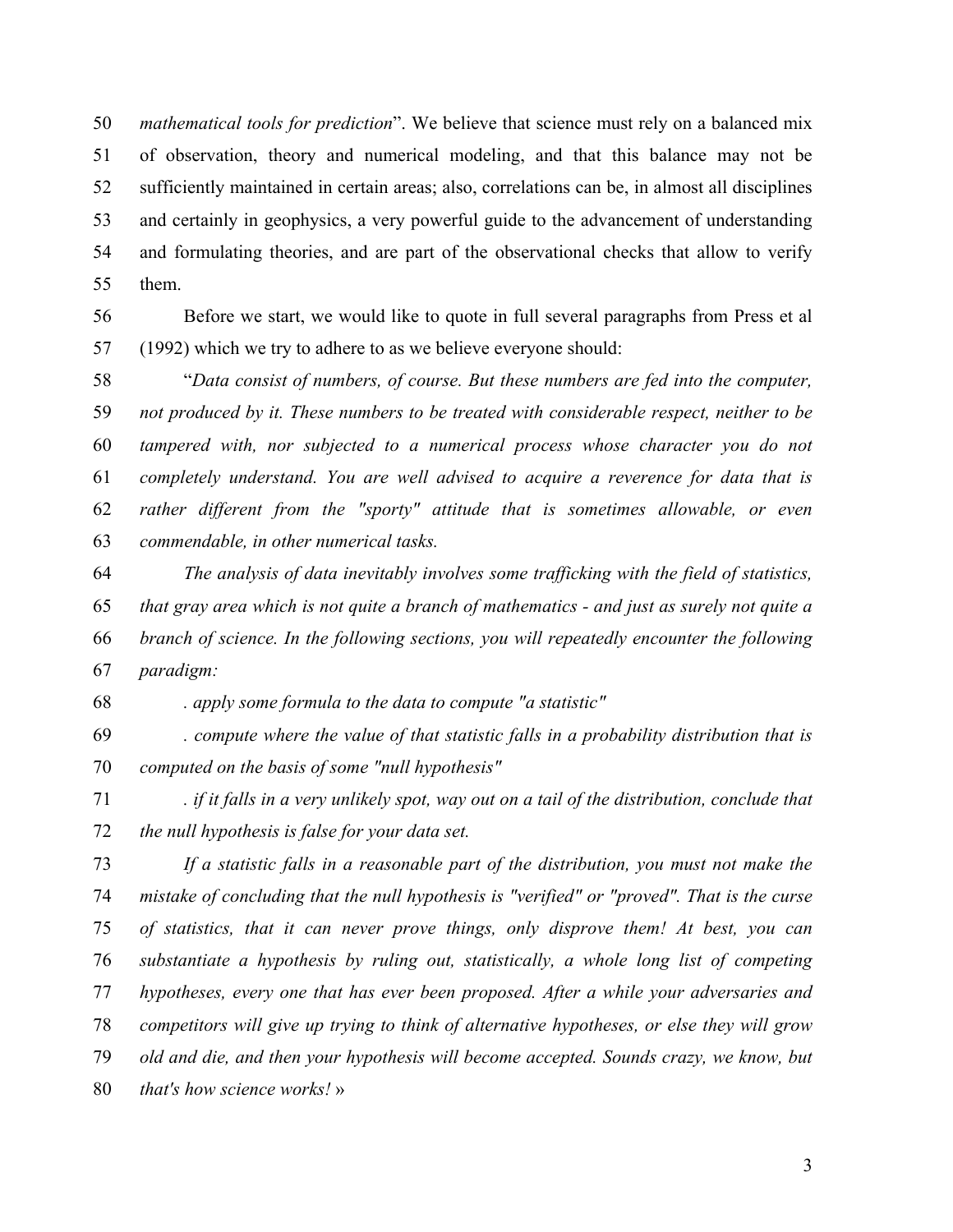*"1) correlation with solar forcing alone is meaningless unless other forcings are properly accounted and that sunspot counting is a poor indicator of solar irradiance"*. In our papers we have attempted to test the hypothesis that a solar signature can be recognized in long records of temperatures (or in transforms of these records) from European stations. We have been looking for possible evidence of forcings with, for instance, 11-yr quasi periodicity, which of course means we have not been mixing this with other, non periodical forcing factors. And we have in no way implied that the mechanism was fully understood (existence versus unicity of a solution) but we have made suggestions that could lead to identifying such mechanisms. This certainly does not in itself require full modeling of all forcings, in particular if one keeps in mind that some forcings may yet have to be discovered and properly modeled, and that several depend on key parameters (sensitivities, feedbacks) that are highly uncertain (e.g. Lindzen, 1999). The present view of the majority of scientists involved in climate change is that forcings include solar effects, but with parameters that lead them to conclude that the contribution of such solar forcing is minor. Regarding the use of sunspots as an indicator of solar activity, we are well aware of the fact that the former does not reflect the latter in a one to one correspondence. But, as we have shown for instance in Le Mouël et al (2009, Figure 4), the long term (multi-decadal) changes in sunspots, the aa-index and a number of geomagnetic proxies all behave in the same important general pattern with a succession 100 of rising, decreasing, rising and then decreasing again segments over the  $20<sup>th</sup>$  century (what we had called the "*overall magnetic tendency*" in Le Mouël et al (2005) and which should better be termed the "*secular variation of solar activity*") (see also Blanter et al, 2006; Le Mouël et al, 2007; Shnirman et al, 2009). In that particular case, should formal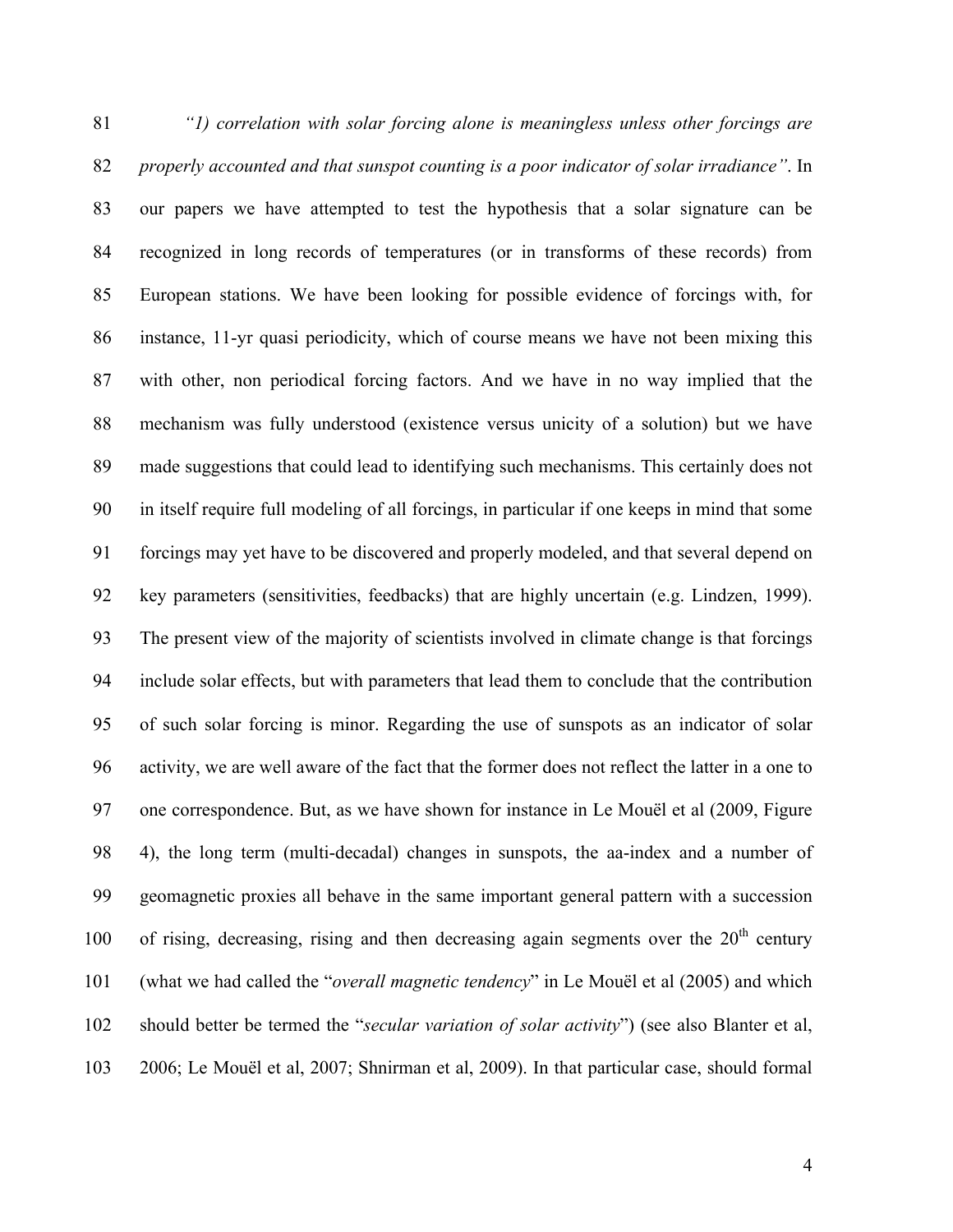correlation coefficients be used with so few degrees of freedom, most tests would likely fail (indicating that rigorous statistics is not always the best guide for physical insight). Regarding for instance the effect of volcanic eruptions (which we have some experience with, e.g. Chenet et al, 2005), we note that their effects tend to last only a few years and significantly less than a solar cycle, and also that, whereas some eruptions apparently coincided with periods of low sunspot numbers, three major eruptions occurred in the 110 second half of the  $20<sup>th</sup>$  century which LMBY note is a period of high (multi-decadal) 111 solar activity.

 The international sunspot numbers are the only and, therefore, the best available proxy of solar activity in the last 250 years. Better proxies of solar activity, such as solar irradiance, cover at most the past three or four solar cycles and, regretfully, cannot be used in the study we have undertaken (LMKC, KLMC).

 *"2) long series of temperature require homogenization to remove historical artefacts that affect long term variability"*. The question of homogenization of the data has already been raised by Yiou et al (2010) and we have responded to it (Le Mouël et al, 2010b). We repeat here that we have a profound disagreement with these authors' view of what they call data homogenization, based among other reasons, on decades of experience with magnetic observatory data that raised the same questions (baseline change, change in instrument or measurement location or observer's practice, influence of local magnetic anomalies, numerical errors in transferring the data to a database,…; e.g. Le Mouël et al, 2004; Chulliat et al, 2005). We warn against automated correction and homogenization of these data: it is highly unlikely that one can do better (except of course for easily detected very large errors) than the original observers, particularly for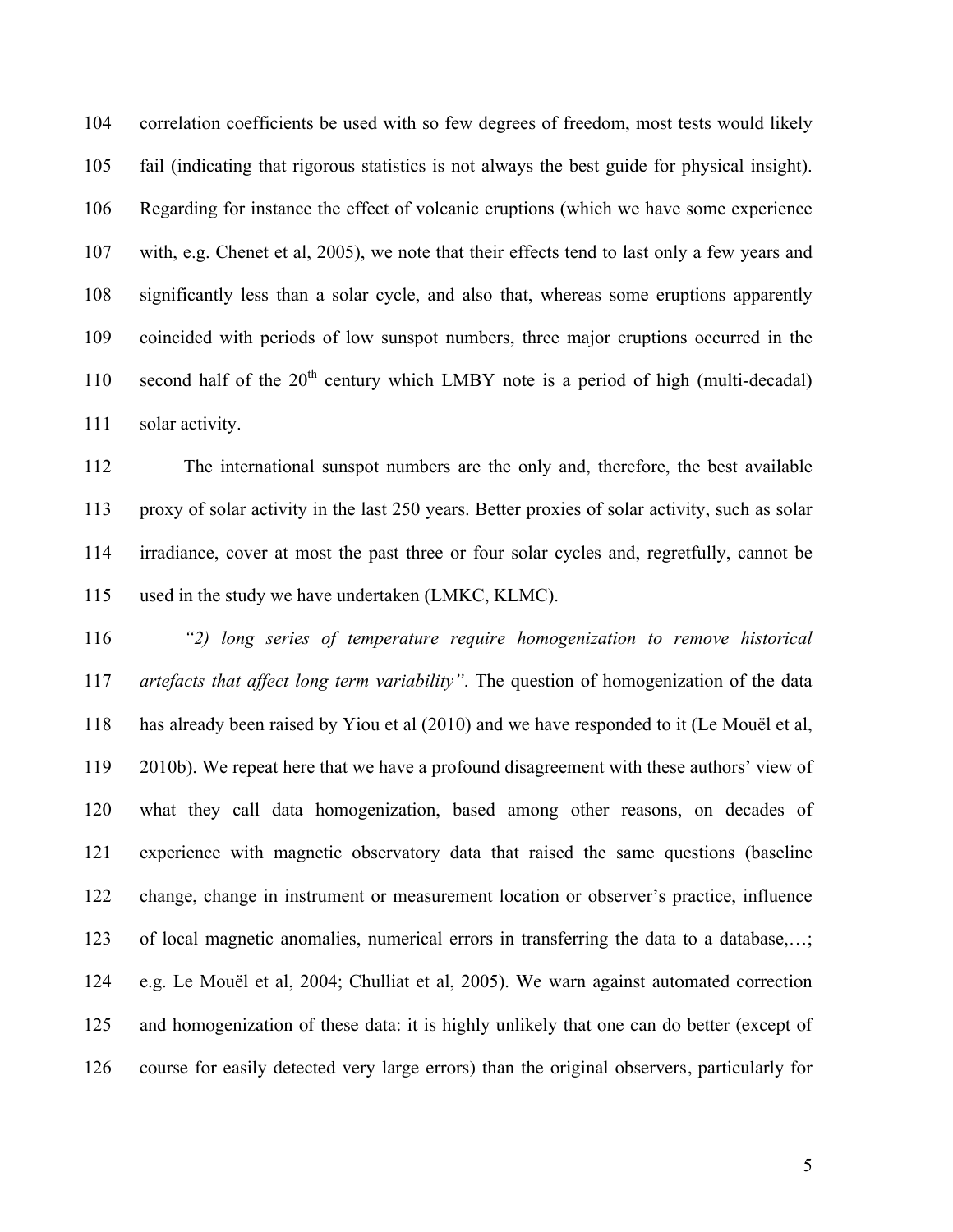old data. Proper homogenization of data would imply extended stays in the original observatories. Yiou et al (2010) had already noted the existence of homogeneity problems in the data base and pointed out that "more than 94% of stations are flagged as "*doubtful*" or "*suspect*"". The definition of data quality and suspect stations should be specified: the ECA&D data base has three quality control checks for data values: "*Flag=0*" or "*valid*", "*Flag=1*" or "*suspect*" and "*Flag=9*" or "*missing*". Stations are put in three classes according to four homogeneity tests: "*Class 1*" or "*useful*" when no more than 1 test rejects the null hypothesis at the 1% level, "*Class 2*" or "*doubtful*" when 2 tests reject the null hypothesis at the 1% level and "*Class 3*" or "*suspect*" when 3 or 4 of the four tests reject the null hypothesis at the 1% level. Note that due to the definition used by the database editors, the best data in their data base are designated as "*suspect*"! LMBY share these views and recommend performing a data massage such as "*homogenization*" in order to smooth out the roughness of unusual details. We are against this practice. Table 1 in LMBY provide a special tabloid "*excerpt*" on homogeneity checking results for the 1901–2007 period pointing to the five "*suspect*" stations, but not reminding readers that only 7 out of 126 stations in Europe are found to be "*useful*", whereas 118 are "*suspect*" and 1 "*doubtful*"! How could many of the results we and others have found based on these European observations have been obtained with suspect data containing only noise and no useful information? And how many useful stations are there in the world? It is clear that the homogeneity checking, which rejects 95% of all European data and stations, as recognized by LMBY, is not a useful or reasonable test. LMBY also point out a suspect potential artefact in Bologna, which we had also noted and discussed. LMBY note that there was a change of thermometer in 1867 and a relocation "*to a different*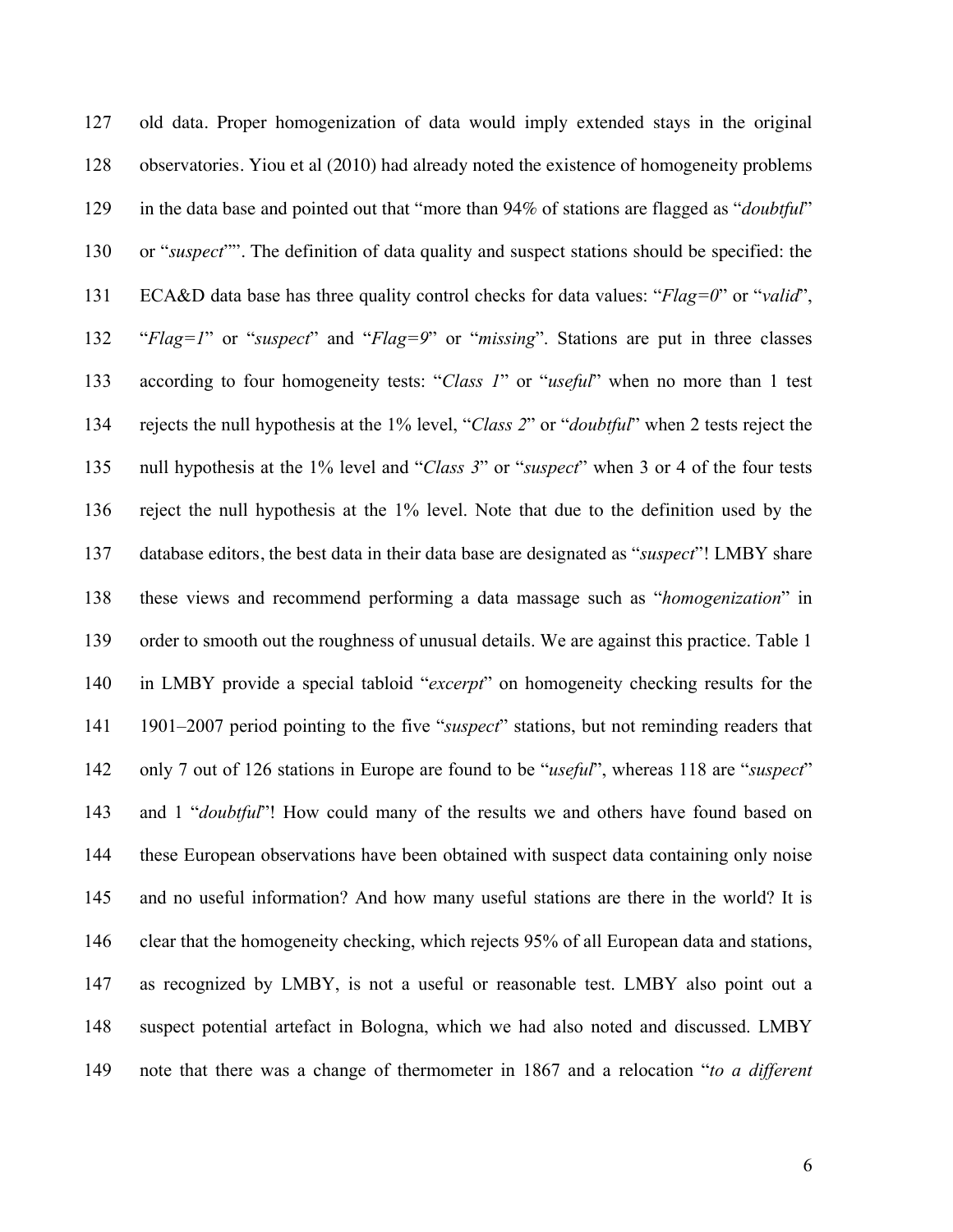*place*" (not mentioned by the ECA team) in 1881. These "*meta data*" do not fit the "*artefact*", which begins in 1865 and ends before 1880: the dramatic changes in (maximum) TX, i.e. rise and fall, were recorded using the same thermometer and at the same place, and thermometers did not show any suspect behavior in variation of (minimum) TN. Finally, we repeat that "*TN and TX values are all of the highest quality code in ECA at each of the three locations*", i.e., "*Flag=0*" that is "*valid*". As a conclusion, we reject LMBY's assertion that "*detection and correction of these heterogeneities are absolutely necessary before any climate study can be based on the instrumental series*". Of course it is better to correct obviously erroneous data points, but we reject blind systematic corrections. What our studies show is that using the raw data does produce interesting information that cannot be due to noise or chance.

 *"3) incorrect application of statistical tests leads to interpret as significant a signal which arises from pure random fluctuations"*. This general "lesson" is of course right, but cannot be implied as a criticism of our studies. On the contrary, we have identified a major error in LMBY which invalidates most of their remaining criticism on statistical validity of our results.

 Some of the main issues of statistical significance are left for the second part of KLMC, which LMBY have left for future analysis elsewhere. Without waiting for this new piece of comment, we wish to simply refute here our commentators' claim that we have been using the *standard error* in an erroneous way in order to ascertain the separation of the averages. LMBY have been splitting our averages into "averages of averages" and have thereby created confusion in quantifying the statistical significance of 172 potential solar signals. In fact, the sizes of samples  $\{T_H\}_{ik}$  and  $\{T_L\}_{ik}$  are  $21xN_H$  and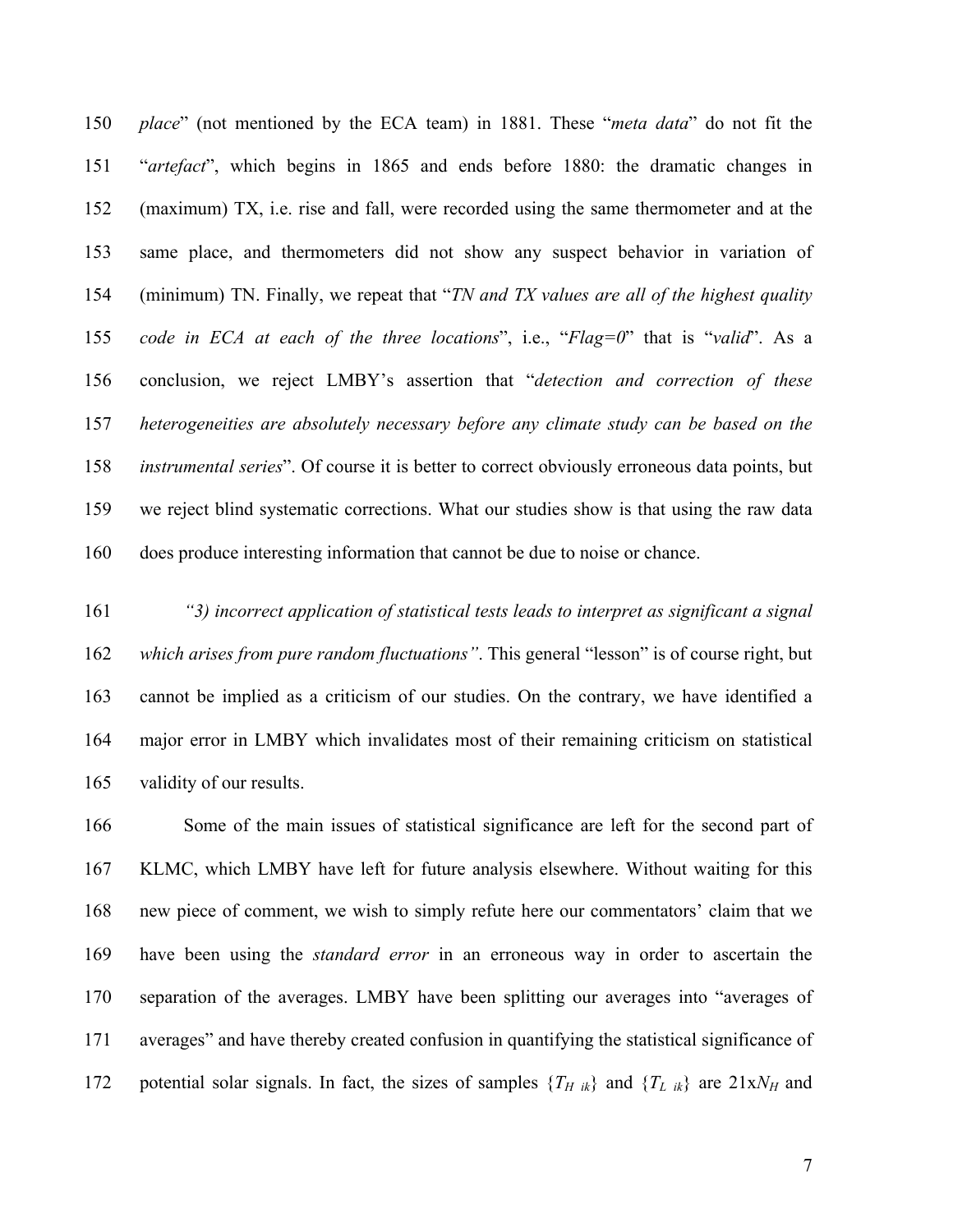21x*NL*, and the standard errors on these involve the square of these quantities in the 174 denominator. LMBY have erroneously reduced these numbers to  $N_H$  and  $N_L$ , i.e. the 175 numbers of years in the periods *H* and *L*, which leads them to use  $21xN<sub>H</sub><sup>2</sup>$  and  $21xN<sub>L</sub><sup>2</sup>$  in 176 estimating the standard error of the mean of the mean,  $E(E(T_{ik}))$ . LMBY therefore overestimate confidence intervals by a factor of about square root of 21.

 In addition, as can be seen in their supplementary material, when trying to account for dependencies in a 21-day interval (which we select), LMBY use 90- and 150-day intervals that naturally are affected by the seasonal variability of temperatures (plot and output on page 21, SM to LMBY). Figure 1 actually shows that autocorrelations of the daily temperatures in 21-day intervals fall below 0.2 in less than 3 days, while autocorrelation for the daily range of temperatures ΔT (which LMBY fail to consider) falls below 0.2 on the second day. This is why we used a 21-day interval and not a longer one biased by seasonal effects (from LMKC: "*A 21-day (i.e. 3-week) centered moving average is applied: indeed, this is both long enough to stabilize the still noisy averaged calendar values and yet short enough that features with monthly and longer time constants are well preserved.*"). The effective number of degrees of freedom in our estimates is therefore not reduced as thought by LMBY. As a consequence of their error, the attempts of LMBY to use the T-test technique are biased by the LMBY 9-day dependencies attributed to weekly variability of air temperatures (LMBY page 780 and supplementary material). Should this 9-day correlation apply to our Planet Earth, in our Solar System, weather forecasts would be greatly improved... The sentence "*the number of effective degree of freedom is about 9 times smaller than estimated by LKMC and consequently the estimated variance of the ensemble average is about three times larger*"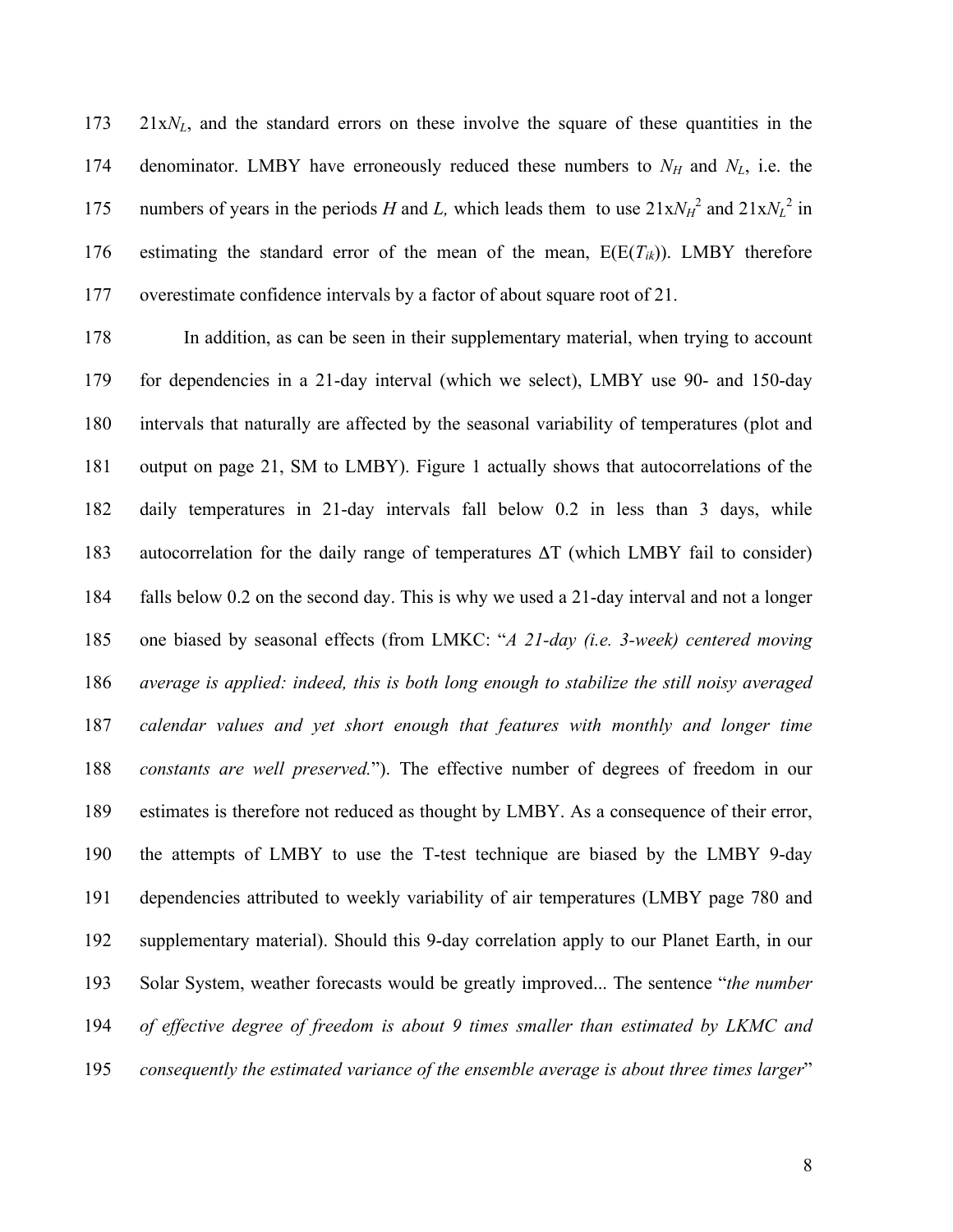| 196 | is therefore false. |  |
|-----|---------------------|--|
|     |                     |  |

| 197        | The checks on our two papers in response to LMBY lead us to conclude that their       |
|------------|---------------------------------------------------------------------------------------|
| 198        | criticisms are either irrelevant or erroneous and to reaffirm all of our conclusions. |
| 199        |                                                                                       |
| <b>200</b> |                                                                                       |
| 201        |                                                                                       |
| 202        | Acknowledgements: IPGP Contribution NS xxxx.                                          |
| 203        |                                                                                       |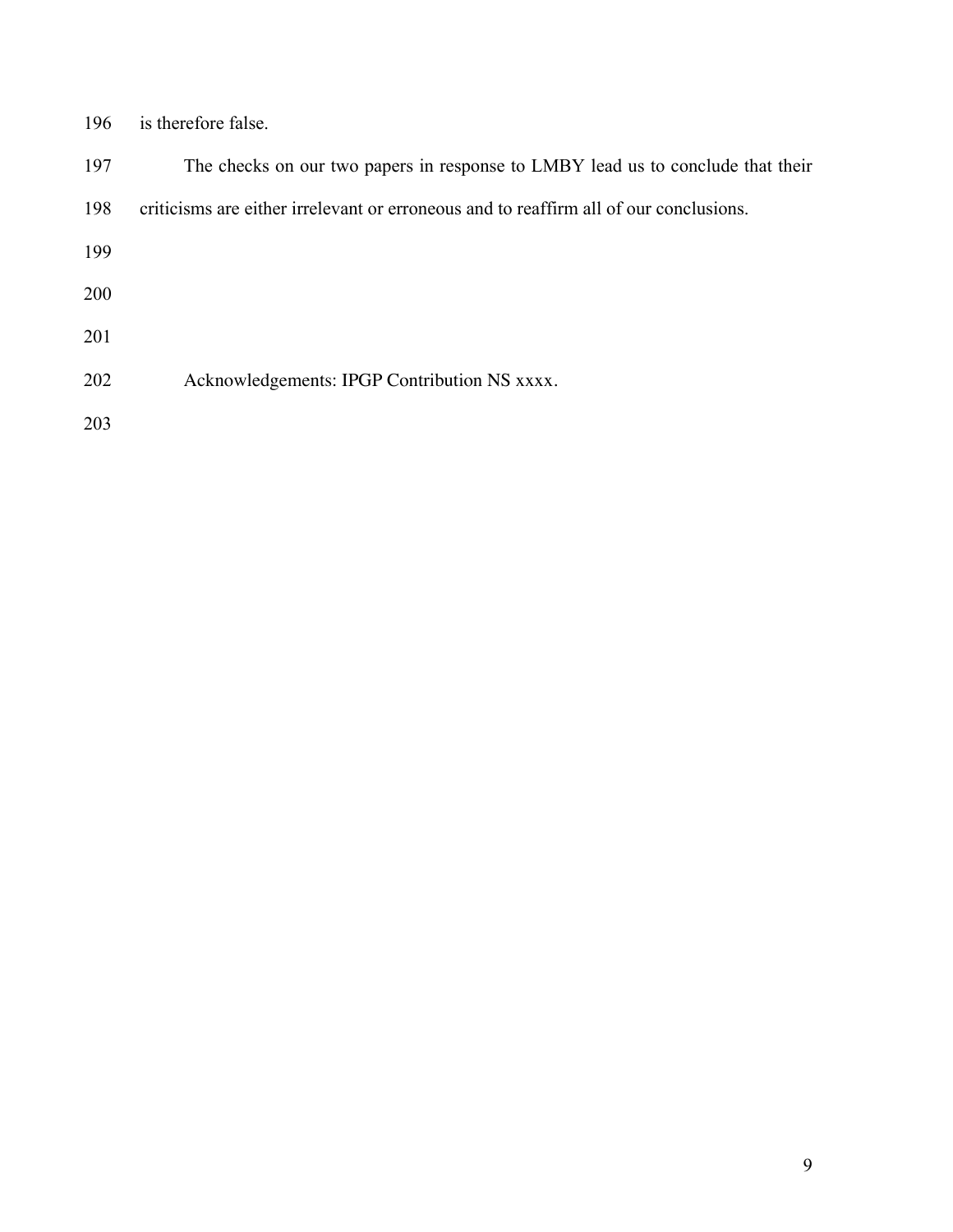## **References**

- Blanter, E.M., Le Mouël, J.L., Perrier, F., et Shnirman, M.G., 2006. Short term corrélation of solar activity and sunspot : evidence of lifetime increase, *Solar Physics,* 237, 329–350.
- Chenet, A.L., F. Fluteau, and V. Courtillot, Modelling massive sulphate aerosol pollution, following the large 1783 Laki basaltic eruption, *Earth and Planetary Science Letters*, *236*, 721-731, 2005.
- Chulliat, A., Blanter, E., Le Mouël, J.L., and Shnirman, M., , J. Geophys. Res., 110, A05301. On the seasonal asymmetry of the diurnal and semidiurnal geomagnetic variations, *J. Geophys. Res.*, **110**, A05301, doi:10.1029/2004JA010551, 2005.
- Kossobokov, V., Le Mouël, J.-L., and Courtillot, V., A statistically significant signature of multi-decadal solar activity changes in atmospheric temperatures at three European stations, *J. Atmos. Solar-Terr. Phys.*, **72**, 595–606, doi:10.1016/j.jastp.2010.02.016, 2010.
- Krivova, N. A., Solanki, S. K., and Wenzler, T., ACRIM-gap and total solar irradiance revisited: Is there a secular trend between 1986 and 1996? *Geophys. Res. Lett.*, **36**, L20101, doi: 10.1029/2009GL040707, 2009.
- Le Mouël, J.L., Kossobokov, V., and Courtillot, V., On long-term variations of simple geomagnetic indices and slow changes in magnetospheric currents, The emergence of anthropogenic global warming after 1990?, *Earth Planet. Sci. Lett*., **232**, 273- 286, 2005.
- Le Mouël, J.L., Blanter, E., Chulliat, A., and Shnirman, M., On the semiannual and annual variations of geomagnetic activity and components, *Ann. Geophys.*, **22**, 3583-3588, 2004.
- Le Mouël, J.L., Shnirman, M., et Blanter, E., 2007. The 27-Day Signal in Sunspot Number Series and the Solar Dynamo, *Solar Phys.*, 246, 295–307.
- Le Mouël, J.-L., Blanter, E., Shnirman, M., and Courtillot, V., Evidence for solar forcing
- in variability of temperatures and pressures in Europe, *J. Atmos. Sol.-Terr. Phys.*,
- **71**, 1309–1321, doi:10.1016/j.jastp.2009.05.006, 2009.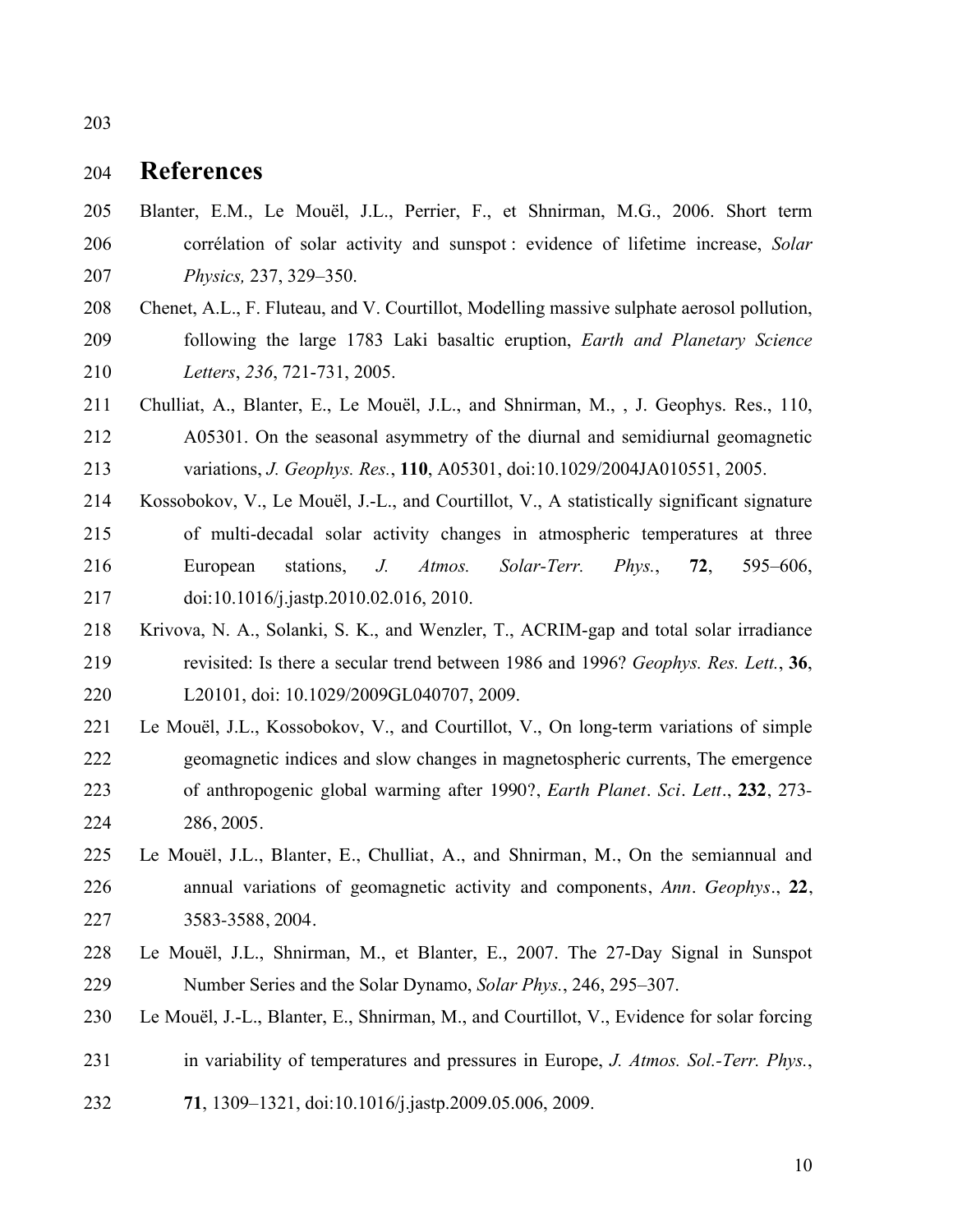| 233 | Le Mouël, J.-L., Kossobokov, V., and Courtillot, V., A solar pattern in the longest    |
|-----|----------------------------------------------------------------------------------------|
| 234 | temperature series from three stations in Europe, J. Atmos. Solar-Terr. Phys., 72,     |
| 235 | 62-76, doi:10.1016/j.jastp.2009.10.009, 2010a.                                         |
| 236 | Le Mouël, J.-L., Blanter, E., Shnirman, M., and Courtillot, V., Response to comment:   |
| 237 | "Statistical issues about solar-climate relations by P. Yiou and 7 co-authors, Clim.   |
| 238 | Past Discuss., 6, 461-487, 2010", submitted to J. Atmos. Sol.-Terr. Phys., 2010b.      |
| 239 | Legras, B., O. Mestre, E. Bard and P. Yiou, On misleading solar-climate Relationship,  |
| 240 | Clim. Past Discuss., 6, 767-800, 2010.                                                 |
| 241 | Lindzen, R.S., The Greenhouse Effect and its problems, Chapter 8 in Climate Policy     |
| 242 | After Kyoto (TR Gerholm, editor), Multi-Science Publishing Co., Brentwood, UK,         |
| 243 | 170pp, 1999.                                                                           |
| 244 | Press, W. H., S. A. Teukolsky, W. T. Vetterling, and B. P. Flannery (1992). Numerical  |
| 245 | recipes in C: the art of scientific computing 2nd ed. New York: Cambridge              |
| 246 | University Press, 994 p.                                                               |
| 247 | Scafetta, N., and R. C. Willson (2009), ACRIM-gap and TSI trend issue resolved using a |
| 248 | surface magnetic flux TSI proxy model, Geophys. Res. Lett., 36, L05,701, doi:          |
| 249 | 10.1029/2008GL036307                                                                   |
| 250 | Shnirman, M., Le Mouël, J.L., et Blanter, E., 2009. The 27-Day and 22-Year Cycles in   |
| 251 | Solar and Geomagnetic Activity, Solar Phys., 258, 167–179.                             |
| 252 |                                                                                        |
| 253 |                                                                                        |